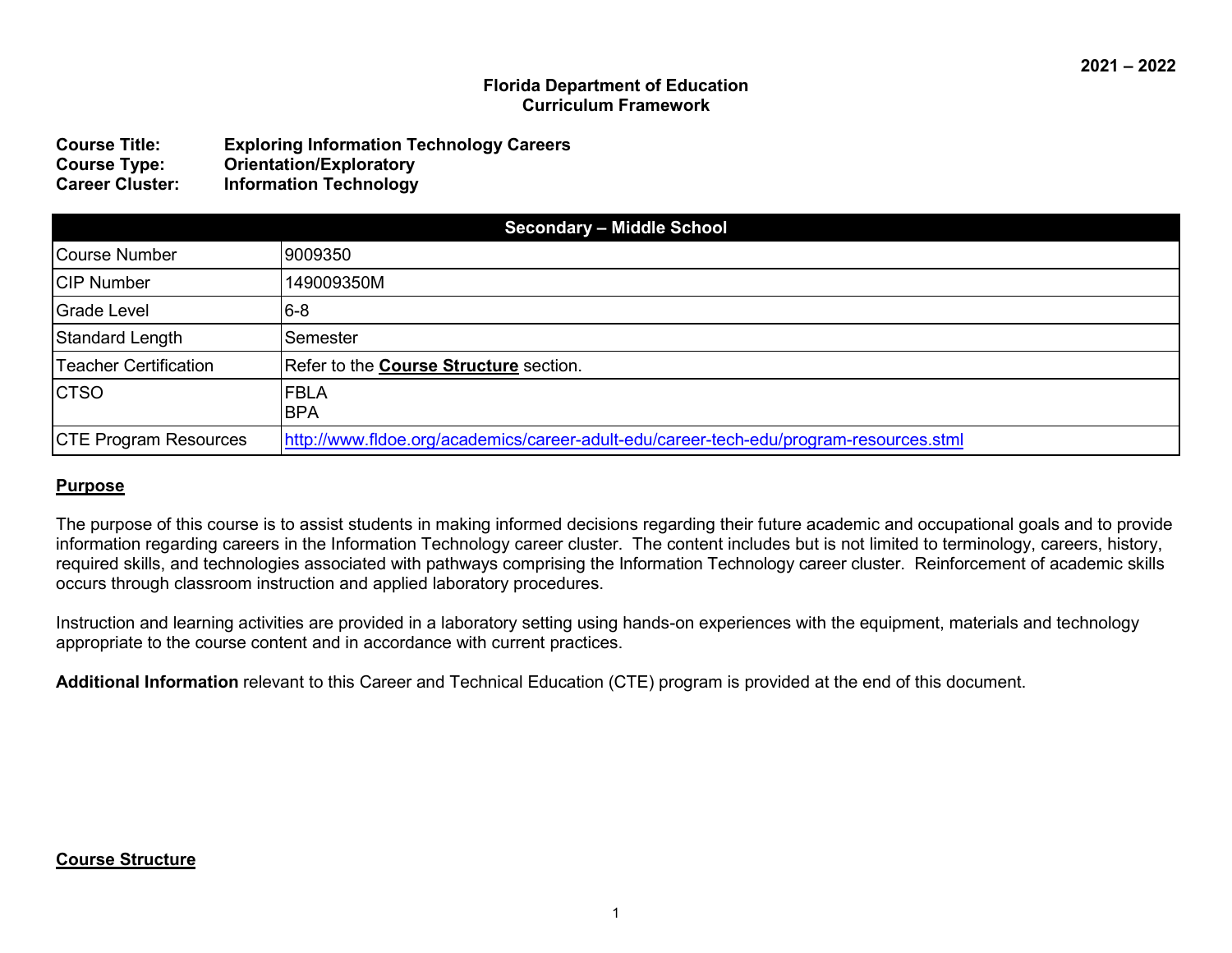The length of this course is one semester. It may be offered for two semesters when appropriate. When offered for one semester, it is recommended that it be at the exploratory level and more in-depth when offered for two semesters.

To teach the course listed below, instructors must hold at least one of the teacher certifications indicated for that course.

The following table illustrates the course structure:

| <b>Course Number</b> | <b>Course Title</b>                             | <b>Teacher Certification</b>                                                                                                    | Length   |
|----------------------|-------------------------------------------------|---------------------------------------------------------------------------------------------------------------------------------|----------|
| 9009350              | <b>Exploring Information Technology Careers</b> | BUS ED 1 $@2$<br>COMPU SCI 6<br><b>INFO TECH 7 G</b><br>WEB DEV 7 G<br>DIGI MEDIA 7 G<br><b>CYBER TECH 7 G</b><br>COMP PROG 7 G | Semester |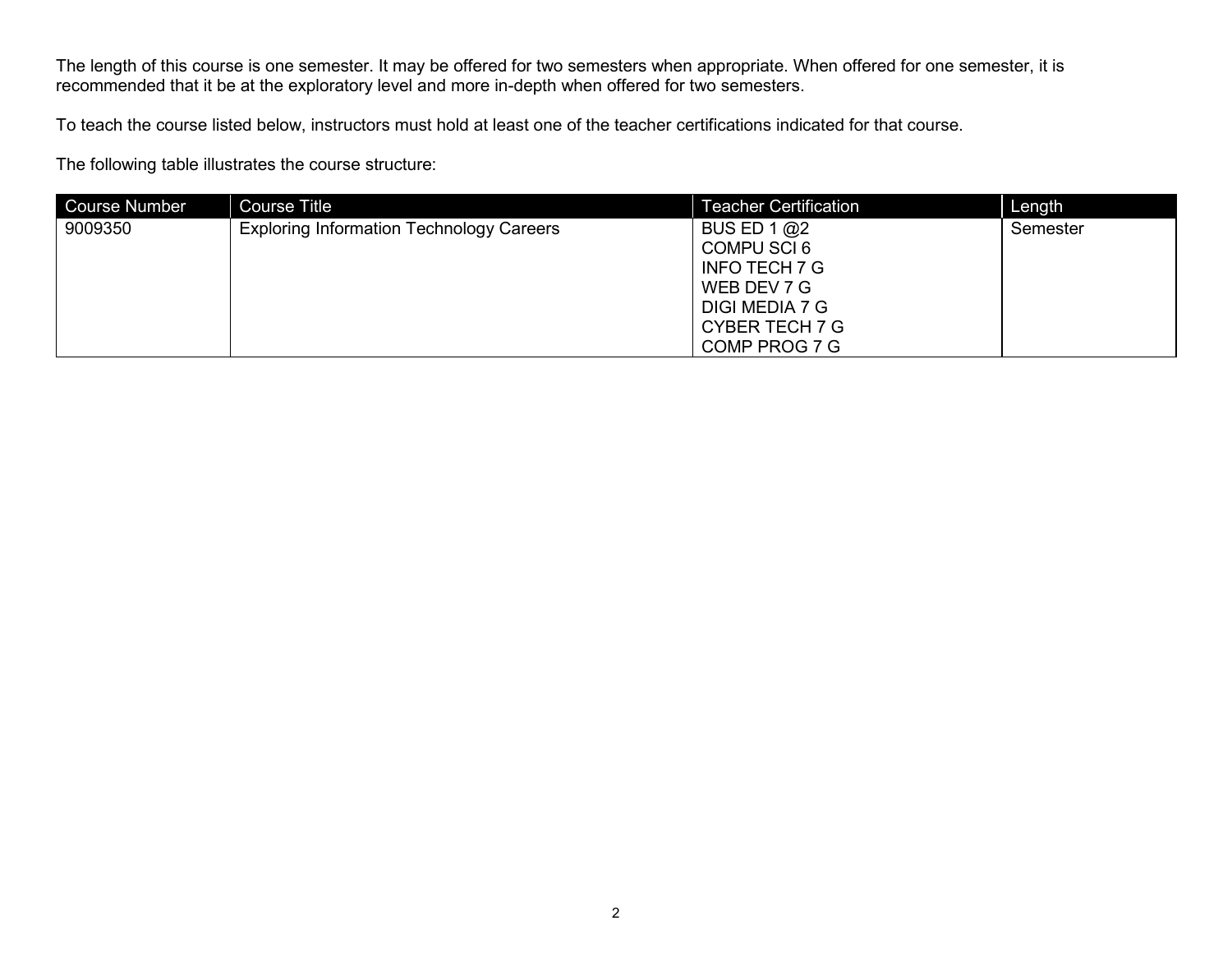## **Standards**

After successfully completing this course, the student will be able to perform the following:

- 01.0 Demonstrate an understanding of the Network Systems career pathway.<br>02.0 Demonstrate an understanding of the Information Support and Services of
- 02.0 Demonstrate an understanding of the Information Support and Services career pathway.<br>03.0 Demonstrate an understanding of the Web and Digital Communications career pathway.
- 03.0 Demonstrate an understanding of the Web and Digital Communications career pathway.<br>04.0 Demonstrate an understanding of the Programming and Software Development career p
- 04.0 Demonstrate an understanding of the Programming and Software Development career pathway.<br>05.0 Apply leadership and communication skills.
- 05.0 Apply leadership and communication skills.<br>06.0 Describe how information technology is use
- 06.0 Describe how information technology is used in the Information Technology career cluster.<br>07.0 Use information technology tools.
- Use information technology tools.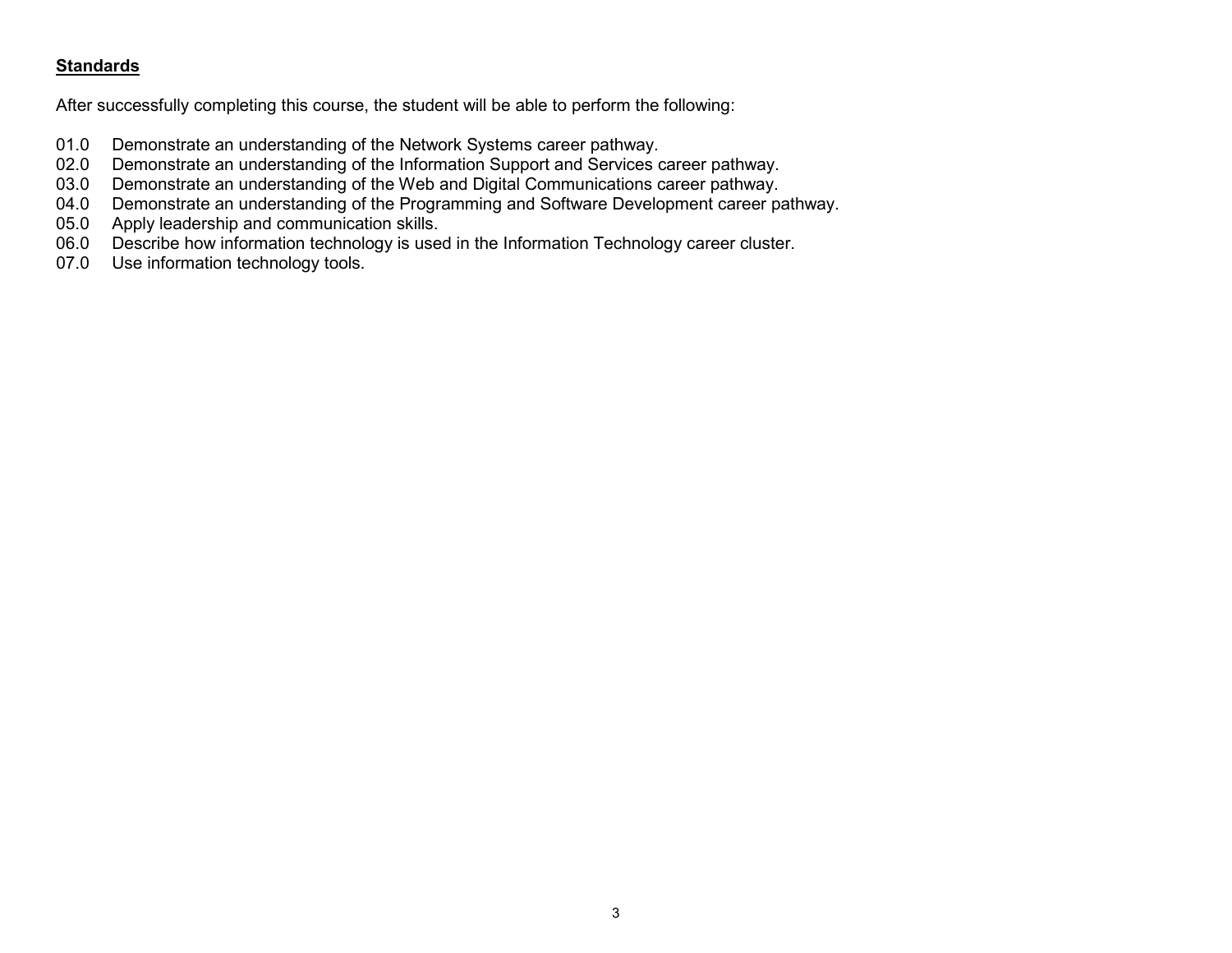#### **Florida Department of Education Student Performance Standards**

**Course Title: Exploring Information Technology Careers Course Number: 9009350 Course Length:** 

#### **Course Description:**

Beginning with a broad overview of the Information Technology career cluster, students are introduced to the terminology, careers, history, required skills, and technologies associated with each pathway in the Information Technology career cluster. Additionally, they will be provided with opportunities to acquire and demonstrate beginning leadership skills.

|      | <b>CTE Standards and Benchmarks</b> |                                                                                                                                                      |  |
|------|-------------------------------------|------------------------------------------------------------------------------------------------------------------------------------------------------|--|
| 01.0 |                                     | Demonstrate an understanding of the Network Systems career pathway. The student will be able to:                                                     |  |
|      |                                     | 01.01 Define and use proper terminology associated with the Network Systems career pathway.                                                          |  |
|      |                                     | 01.02 Describe some of the careers available in the Network Systems career pathway.                                                                  |  |
|      | 01.03                               | Identify common characteristics of the careers in the Network Systems career pathway.                                                                |  |
|      |                                     | 01.04 Research the history of the Network Systems career pathway and describe how the associated careers have evolved and impacted<br>society.       |  |
|      | 01.05                               | Identify skills required to successfully enter any career in the Network Systems career pathway.                                                     |  |
|      |                                     | 01.06 Describe technologies associated in careers within the Network Systems career pathway.                                                         |  |
| 02.0 |                                     | Demonstrate an understanding of the Information Support and Services career pathway. The student will be able to:                                    |  |
|      |                                     | 02.01 Define and use proper terminology associated with the Information Support and Services career pathway.                                         |  |
|      |                                     | 02.02 Describe some of the careers available in the Information Support and Services career pathway.                                                 |  |
|      | 02.03                               | Identify common characteristics of the careers in the Information Support and Services career pathway.                                               |  |
|      |                                     | 02.04 Research the history of the Information Support and Services career pathway and describe how the careers have evolved and<br>impacted society. |  |
|      | 02.05                               | Identify skills required to successfully enter any career in the Information Support and Services career pathway.                                    |  |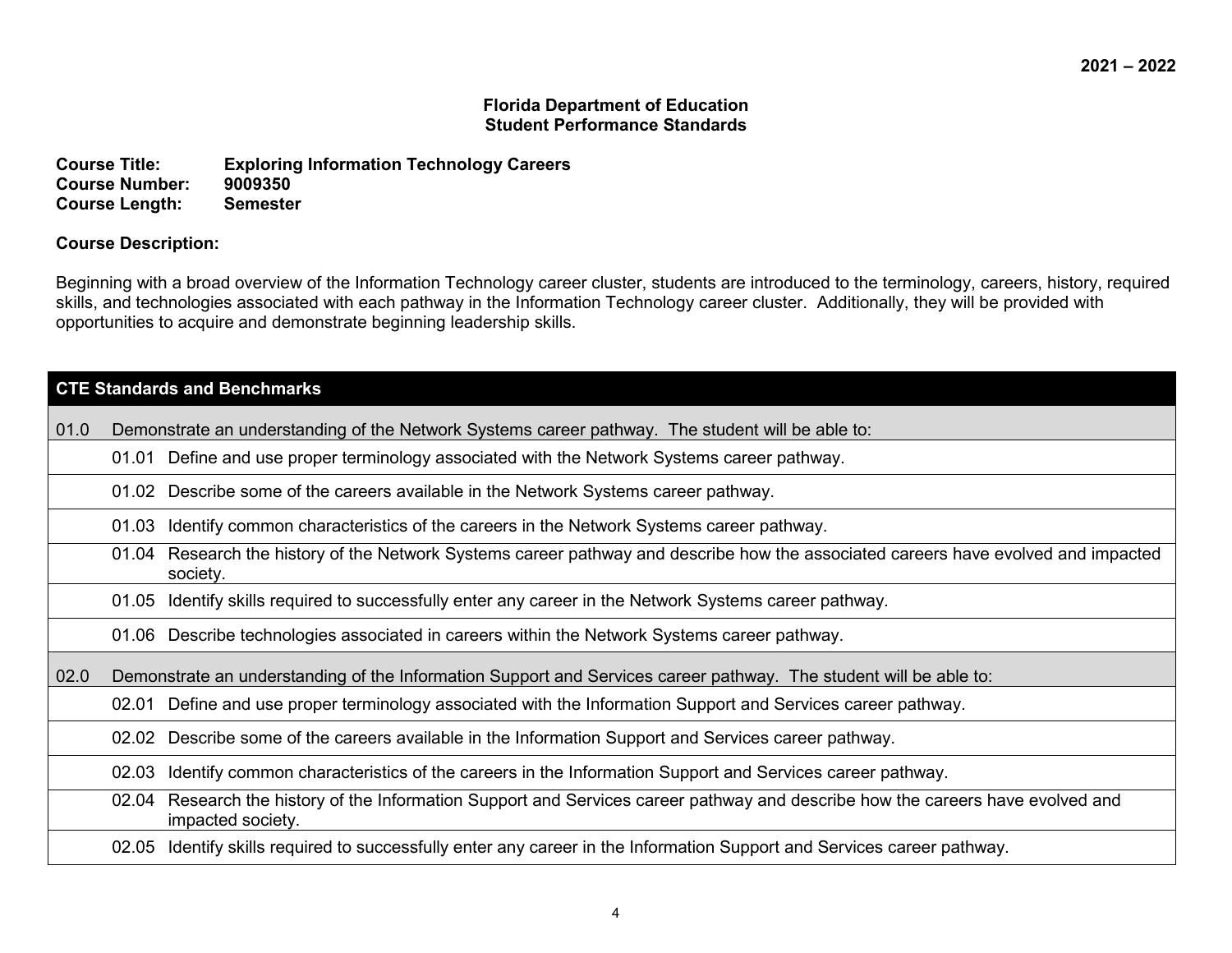|      | <b>CTE Standards and Benchmarks</b>                                                                                                                                   |  |  |
|------|-----------------------------------------------------------------------------------------------------------------------------------------------------------------------|--|--|
|      | 02.06 Describe technologies associated in careers within the Information Support and Services career pathway.                                                         |  |  |
| 03.0 | Demonstrate an understanding of the Web and Digital Communications career pathway. The student will be able to:                                                       |  |  |
|      | 03.01 Define and use proper terminology associated with the Web and Digital Communications career pathway.                                                            |  |  |
|      | 03.02 Describe some of the careers available in the Web and Digital Communications career pathway.                                                                    |  |  |
|      | 03.03 Identify common characteristics of the careers in the Web and Digital Communications career pathway.                                                            |  |  |
|      | Research the history of the Web and Digital Communications career pathway and describe how the careers have evolved and<br>03.04<br>impacted society.                 |  |  |
|      | Identify skills required to successfully enter any career in the Web and Digital Communications career pathway.<br>03.05                                              |  |  |
|      | 03.06 Describe technologies associated in careers within the Web and Digital Communications career pathway.                                                           |  |  |
| 04.0 | Demonstrate an understanding of the Programming and Software Development career pathway. The student will be able to:                                                 |  |  |
|      | Define and use proper terminology associated with the Programming and Software Development career pathway.<br>04.01                                                   |  |  |
|      | 04.02 Describe some of the careers available in the Programming and Software Development career pathway.                                                              |  |  |
|      | Identify common characteristics of the careers in the Programming and Software Development career pathway.<br>04.03                                                   |  |  |
|      | Research the history of the Programming and Software Development career pathway and describe how the careers have evolved<br>04.04<br>and impacted society.           |  |  |
|      | Identify skills required to successfully enter any career in the Programming and Software Development career pathway.<br>04.05                                        |  |  |
|      | 04.06 Describe technologies associated in careers within the Programming and Software Development career pathway.                                                     |  |  |
| 05.0 | Apply leadership and communication skills. The student will be able to:                                                                                               |  |  |
|      | Discuss the establishment and history of the FBLA/BPA student organizations.<br>05.01                                                                                 |  |  |
|      | Identify the characteristics and responsibilities of organizational leaders.<br>05.02                                                                                 |  |  |
|      | 05.03 Demonstrate parliamentary procedure skills during a meeting.                                                                                                    |  |  |
|      | 05.04 Participate on a committee which has an assigned task and report to the class.                                                                                  |  |  |
|      | 05.05 Demonstrate effective communication skills through delivery of a speech, a slide presentation, or conducting a demonstration.                                   |  |  |
|      | 05.06 Use a computer to assist in the completion of a project related to the Information Technology career cluster.                                                   |  |  |
| 06.0 | Describe how information technology is used in the Information Technology career cluster. The student will be able to:                                                |  |  |
|      | Identify information technology (IT) careers in the Information Technology career cluster, including the responsibilities, tasks and<br>06.01<br>skills they require. |  |  |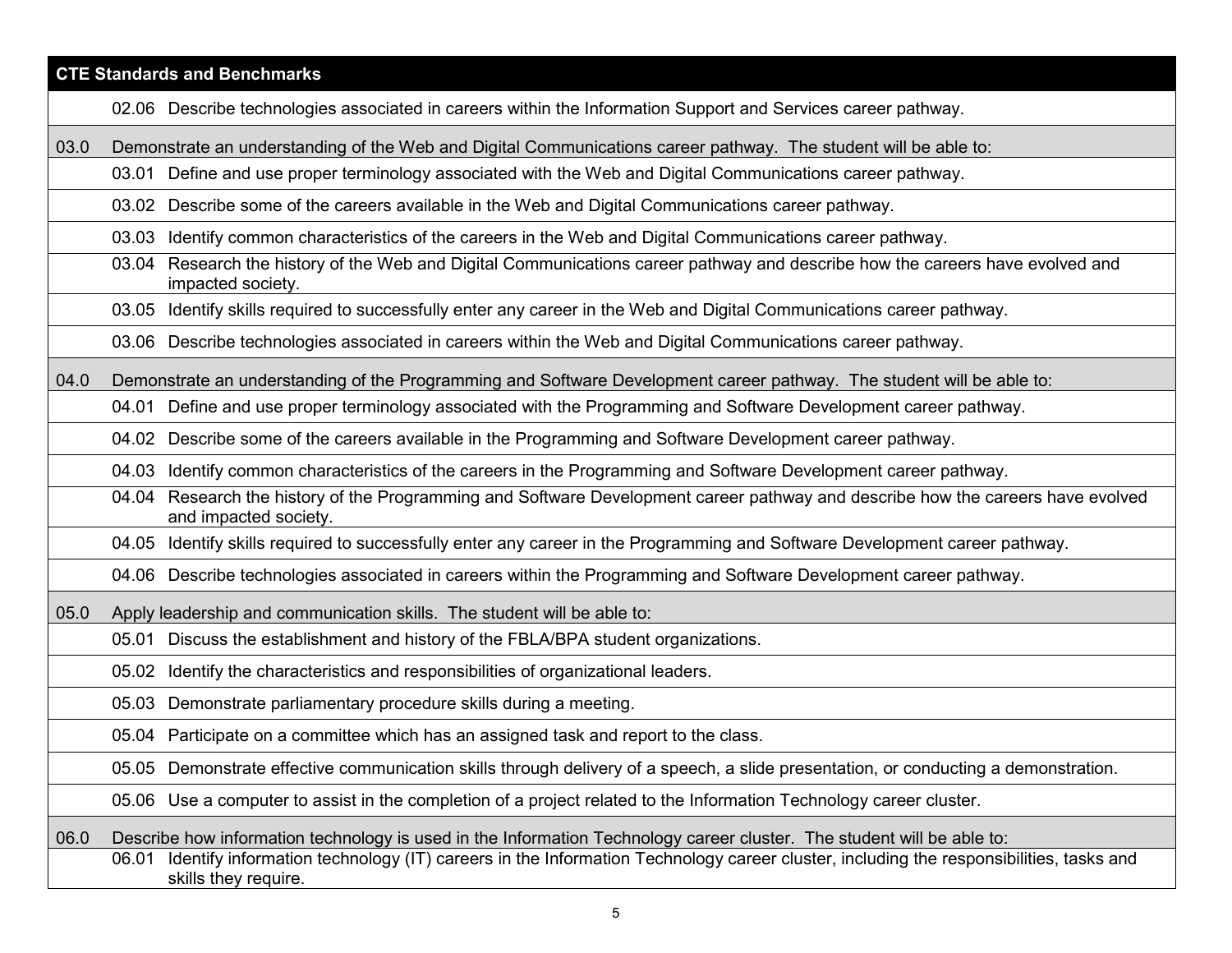| <b>CTE Standards and Benchmarks</b> |       |                                                                                                                                                                                |
|-------------------------------------|-------|--------------------------------------------------------------------------------------------------------------------------------------------------------------------------------|
|                                     |       | 06.02 Relate information technology project management concepts and terms to careers in the Information Technology career cluster.                                             |
|                                     | 06.03 | Manage information technology components typically used in professions of the Information Technology career cluster.                                                           |
|                                     |       | 06.04 Identify security-related ethical and legal IT issues faced by professionals in the Information Technology career cluster.                                               |
| 07.0                                |       | Use information technology tools. The student will be able to:                                                                                                                 |
|                                     | 07.01 | Identify the functions of web browsers, and use them to access the World Wide Web and other computer resources typically used in<br>the Information Technology career cluster. |
|                                     |       | 07.02 Use e-mail clients to send simple messages and files to other Internet users.                                                                                            |
|                                     |       | 07.03 Demonstrate ways to communicate effectively using Internet technology.                                                                                                   |
|                                     |       | 07.04 Use different types of web search engines effectively to locate information relevant to the Information Technology career cluster.                                       |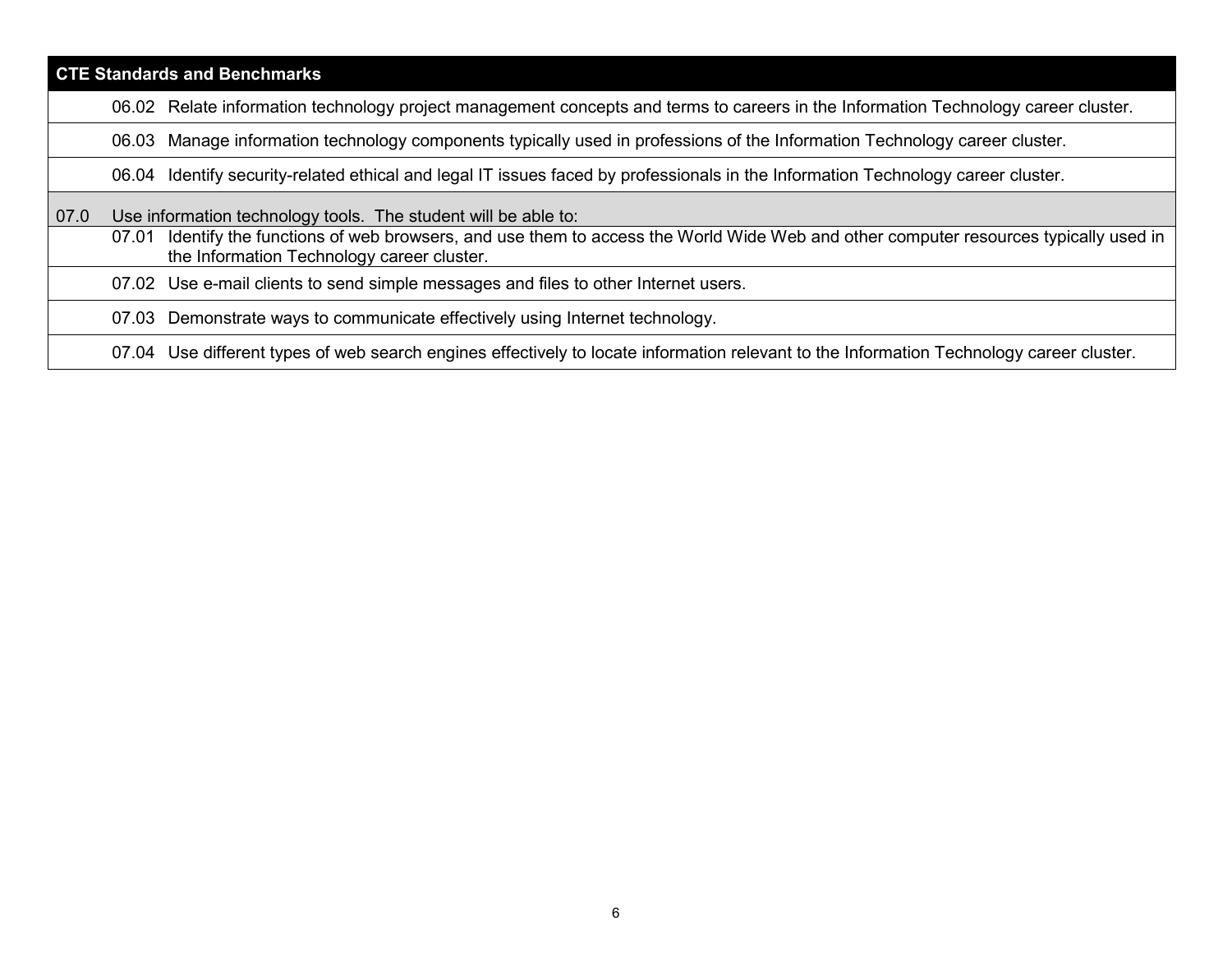# **Additional Information**

# **Laboratory Activities**

Laboratory investigations that include scientific inquiry, research, measurement, problem solving, emerging technologies, tools and equipment, as well as, experimental, quality, and safety procedures are an integral part of this career and technical program/course. Laboratory investigations benefit all students by developing an understanding of the complexity and ambiguity of empirical work, as well as the skills required to manage, operate, calibrate and troubleshoot equipment/tools used to make observations. Students understand measurement error; and have the skills to aggregate, interpret, and present the resulting data. Equipment and supplies should be provided to enhance hands-on experiences for students.

## **Florida Standards for English Language Development (ELD)**

English language learners communicate for social and instructional purposes within the school setting. ELD.K12.SI.1.1

## English Language Development (ELD) Standards Special Notes:

Teachers are required to provide listening, speaking, reading and writing instruction that allows English language learners (ELL) to communicate for social and instructional purposes within the school setting. For the given level of English language proficiency and with visual, graphic, or interactive support, students will interact with grade level words, expressions, sentences and discourse to process or produce language necessary for academic success. The ELD standard should specify a relevant content area concept or topic of study chosen by curriculum developers and teachers which maximizes an ELL's need for communication and social skills. To access an ELL supporting document which delineates performance definitions and descriptors, please click on the following link: [http://www.cpalms.org/uploads/docs/standards/eld/SI.pdf.](http://www.cpalms.org/uploads/docs/standards/eld/SI.pdf) For additional information on the development and implementation of the ELD standards, please contact the Bureau of Student Achievement through Language Acquisition at [sala@fldoe.org.](mailto:sala@fldoe.org)

## **Special Notes**

MyCareerShines is an interactive resource to assist students in identifying their ideal career and to enhance preparation for employment. Teachers are encouraged to integrate this resource into the program curriculum to meet the employability goals for each student. Access MyCareerShines by visiting: [www.mycareershines.org.](http://www.mycareershines.org/)

## **Career and Technical Student Organization (CTSO)**

FBLA and BPA are the intercurricular career and technical student organizations providing leadership training and reinforcing specific career and technical skills. Career and Technical Student Organizations provide activities for students as an integral part of the instruction offered.

## **Accommodations**

Federal and state legislation requires the provision of accommodations for students with disabilities as identified on the secondary student's Individual Educational Plan (IEP) or 504 plan or postsecondary student's accommodations' plan to meet individual needs and ensure equal access. Accommodations change the way the student is instructed. Students with disabilities may need accommodations in such areas as instructional methods and materials, assignments and assessments, time demands and schedules, learning environment, assistive technology and special communication systems. Documentation of the accommodations requested and provided should be maintained in a confidential file.